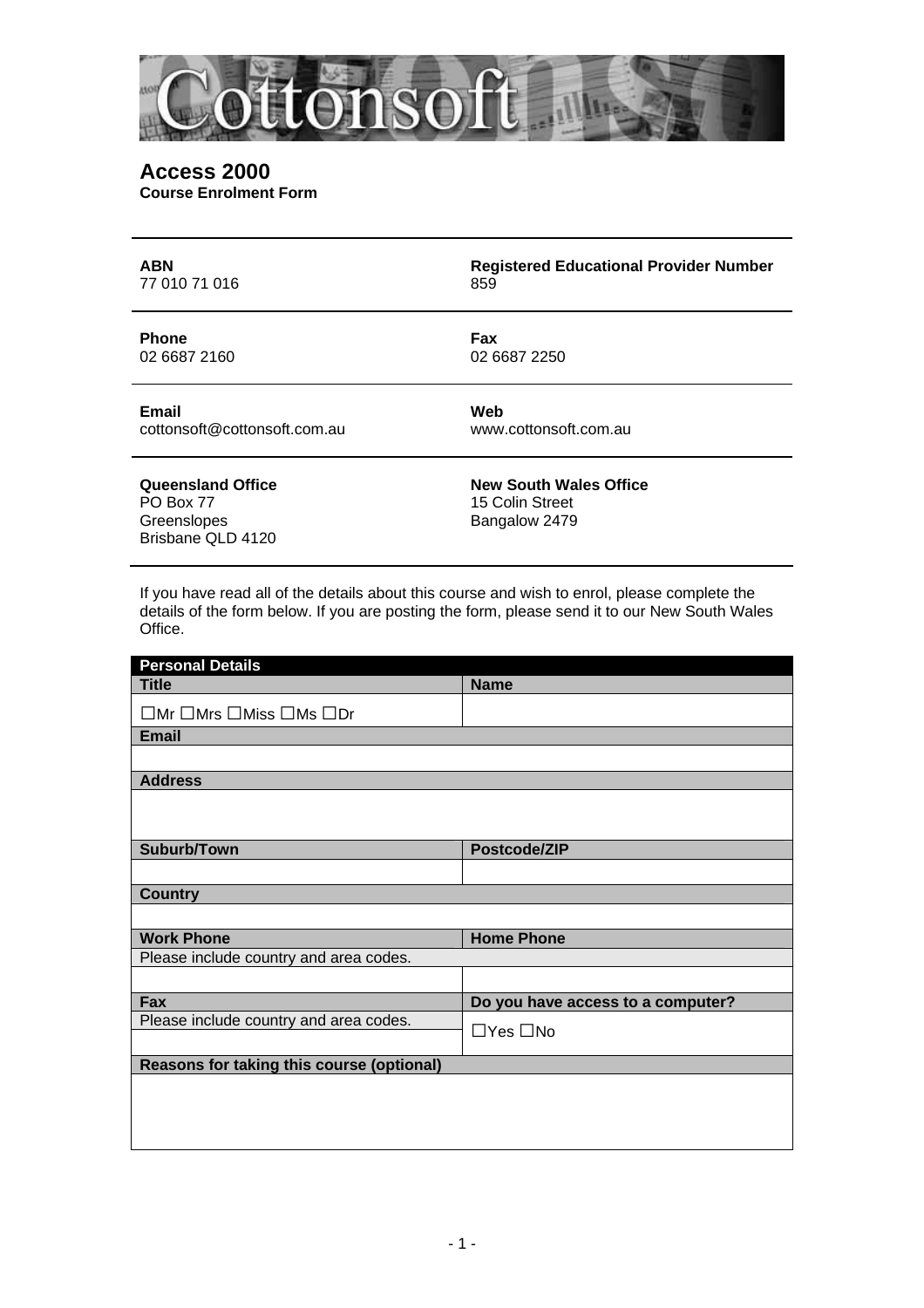

# **Access 2000 Course Enrolment Form**

Please complete all details in the credit card option payment section, if you choose to pay by that method. The "invoice" option is only available to course applicants from government institutions and businesses (please quote an order number and an authorisation contact phone number). For those choosing delivery of course materials on a COD (Cash on Delivery) basis, note it is only available within Australia.

| <b>Payment Details</b>                                                                                                                      |                                           |                                           |       |  |  |  |  |  |
|---------------------------------------------------------------------------------------------------------------------------------------------|-------------------------------------------|-------------------------------------------|-------|--|--|--|--|--|
| Course Fees:                                                                                                                                |                                           |                                           |       |  |  |  |  |  |
|                                                                                                                                             |                                           |                                           |       |  |  |  |  |  |
| $\Box$ Access 2000 (\$99) per participant<br>Payable on enrolment (includes delivery of course materials within Australia - other countries |                                           |                                           |       |  |  |  |  |  |
| will involve an additional delivery fee)                                                                                                    |                                           |                                           |       |  |  |  |  |  |
| <b>Payment Type (select one)</b>                                                                                                            |                                           |                                           |       |  |  |  |  |  |
| 1. Pay By Credit Card                                                                                                                       | <b>Card Type</b>                          |                                           |       |  |  |  |  |  |
|                                                                                                                                             |                                           |                                           |       |  |  |  |  |  |
| $\Box$ Please deliver the course to the above                                                                                               | □Visa □Mastercard □Bankcard □AMEX         |                                           |       |  |  |  |  |  |
| address. I agree to pay the full course fee by                                                                                              | <b>Card Number</b>                        |                                           |       |  |  |  |  |  |
| credit card (Please complete details on right).                                                                                             |                                           |                                           |       |  |  |  |  |  |
|                                                                                                                                             | The 5th box here is for the Card Check    |                                           |       |  |  |  |  |  |
|                                                                                                                                             | Numbers. These are the last 3 numbers     |                                           |       |  |  |  |  |  |
|                                                                                                                                             | located on the back of VISA & Mastercards |                                           |       |  |  |  |  |  |
|                                                                                                                                             | near the signature.                       |                                           |       |  |  |  |  |  |
|                                                                                                                                             |                                           |                                           |       |  |  |  |  |  |
|                                                                                                                                             |                                           |                                           |       |  |  |  |  |  |
|                                                                                                                                             | <b>Name On Card</b>                       |                                           |       |  |  |  |  |  |
|                                                                                                                                             |                                           |                                           |       |  |  |  |  |  |
|                                                                                                                                             | <b>Expiry Date</b>                        |                                           |       |  |  |  |  |  |
|                                                                                                                                             | Month:                                    |                                           | Year: |  |  |  |  |  |
| 2. Pay By C.O.D.                                                                                                                            |                                           |                                           |       |  |  |  |  |  |
|                                                                                                                                             |                                           |                                           |       |  |  |  |  |  |
| $\Box$ Please deliver the course to the above address. I agree to pay the full course fee by COD                                            |                                           |                                           |       |  |  |  |  |  |
| (Cash on Delivery) through my local Post Office delivery service.<br>3. Government institutions and                                         |                                           |                                           |       |  |  |  |  |  |
| businesses only                                                                                                                             | <b>Organisation Name</b>                  |                                           |       |  |  |  |  |  |
|                                                                                                                                             |                                           |                                           |       |  |  |  |  |  |
| $\Box$ Please invoice my organisation for the                                                                                               | <b>Order Number</b>                       |                                           |       |  |  |  |  |  |
| enrolment fee (Please complete details on                                                                                                   |                                           |                                           |       |  |  |  |  |  |
| right).                                                                                                                                     | <b>Authorisation By</b>                   |                                           |       |  |  |  |  |  |
|                                                                                                                                             |                                           |                                           |       |  |  |  |  |  |
|                                                                                                                                             |                                           | <b>Authorising Person's Contact Phone</b> |       |  |  |  |  |  |

**Number**